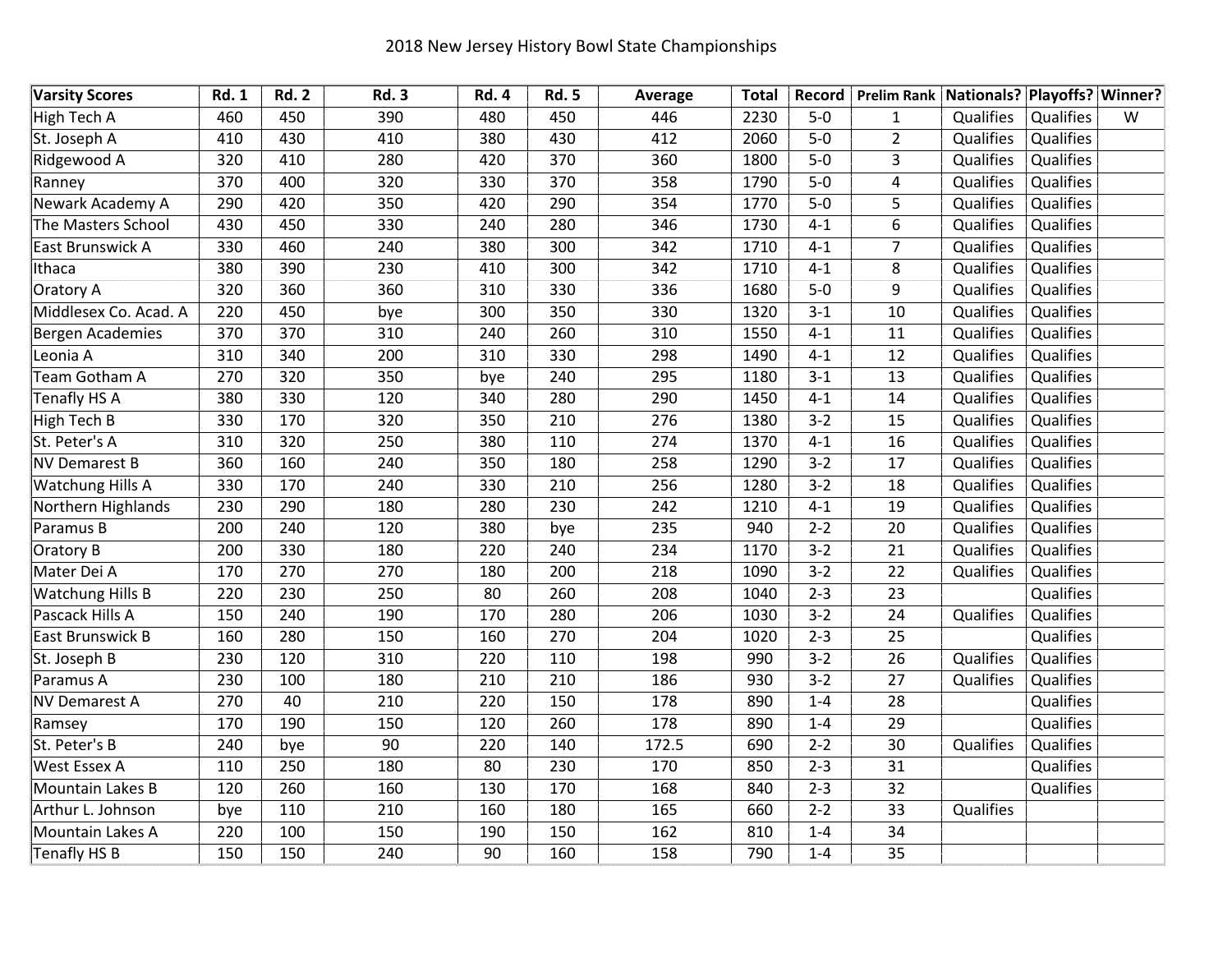| <b>Varsity Division (Continued)</b>                                                                                      |              |              |              |              |              |         |              |         |                                                 |                         |           |   |
|--------------------------------------------------------------------------------------------------------------------------|--------------|--------------|--------------|--------------|--------------|---------|--------------|---------|-------------------------------------------------|-------------------------|-----------|---|
| <b>Varsity Scores</b>                                                                                                    | <b>Rd. 1</b> | <b>Rd. 2</b> | <b>Rd. 3</b> | <b>Rd. 4</b> | <b>Rd. 5</b> | Average | <b>Total</b> | Record  | Prelim Rank   Nationals?   Playoffs?   Winner?  |                         |           |   |
| Ridgewood D                                                                                                              | 90           | 110          | 230          | 210          | 130          | 154     | 770          | $2 - 3$ | 36                                              |                         |           |   |
| <b>NV Demarest C</b>                                                                                                     | 190          | 140          | 100          | 170          | 160          | 152     | 760          | $2 - 3$ | 37                                              |                         |           |   |
| Watchung Hills C                                                                                                         | 90           | 140          | 220          | 150          | 90           | 138     | 690          | $1 - 4$ | 38                                              |                         |           |   |
| Biotechnology                                                                                                            | 50           | 180          | 120          | 90           | 170          | 122     | 610          | $1 - 4$ | 39                                              |                         |           |   |
| Mater Dei B                                                                                                              | 70           | 180          | 110          | 70           | 150          | 116     | 580          | $1 - 4$ | 40                                              |                         |           |   |
| Ridgewood H                                                                                                              | 50           | 120          | 100          | 110          | 120          | 100     | 500          | $0 - 5$ | 41                                              |                         |           |   |
| <b>NV Demarest D</b>                                                                                                     | 100          | 110          | 100          | 90           | 90           | 98      | 490          | $0 - 5$ | 42                                              |                         |           |   |
| Ridgewood F                                                                                                              | 130          | 70           | 90           | 90           | 90           | 94      | 470          | $0 - 5$ | 43                                              |                         |           |   |
| Ridgewood G                                                                                                              | 120          | 60           | 70           | 50           | 120          | 84      | 420          | $0 - 5$ | 44                                              |                         |           |   |
| Ridgewood C                                                                                                              | 70           | 50           | 130          | 70           | 90           | 82      | 410          | $1 - 4$ | 45                                              |                         |           |   |
| Westwood A                                                                                                               | 50           | 40           | 190          | 50           | 50           | 76      | 380          | $1 - 4$ | 46                                              |                         |           |   |
| Ridgewood B                                                                                                              | 50           | 80           | 110          | 70           | 70           | 76      | 380          | $0 - 5$ | 47                                              |                         |           |   |
| <b>West Essex B</b>                                                                                                      | 10           | 40           | 110          | 40           | 30           | 46      | 230          | $1 - 4$ | 48                                              |                         |           |   |
| Ridgewood E                                                                                                              | 20           | 40           | 50           | 50           | 40           | 40      | 200          | $0 - 5$ | 49                                              |                         |           |   |
| Note: All students on winning Bowl teams also qualify for the 2018 International History Olympiad in Berlin (July 14-22) |              |              |              |              |              |         |              |         |                                                 | www.historyolympiad.com |           |   |
|                                                                                                                          |              |              |              |              |              |         |              |         |                                                 |                         |           |   |
| JV Scores                                                                                                                | <b>Rd. 1</b> | <b>Rd. 2</b> | <b>Rd. 3</b> | <b>Rd. 4</b> | <b>Rd. 5</b> | Average | <b>Total</b> |         | Record Prelim Rank Nationals? Playoffs? Winner? |                         |           |   |
| Team Low Mtn A                                                                                                           | 490          | 410          | 370          | 390          | 470          | 426     | 2130         | $5-0$   | $\mathbf{1}$                                    | Qualifies               | Qualifies | W |
| High Tech C                                                                                                              | 300          | 430          | 400          | 430          | 420          | 396     | 1980         | $5-0$   | $\overline{2}$                                  | Qualifies               | Qualifies |   |
| <b>Bethlehem MS</b>                                                                                                      | 290          | 560          | 250          | bye          | 240          | 335     | 1340         | $4-0$   | 3                                               | Qualifies               | Qualifies |   |
| Ridgewood I                                                                                                              | 340          | 310          | 280          | 330          | 250          | 302     | 1510         | $5-0$   | 4                                               | Qualifies               | Qualifies |   |
| Tenafly HS C                                                                                                             | 430          | 270          | 350          | 220          | 210          | 296     | 1480         | $3 - 2$ | 5                                               | Qualifies               | Qualifies |   |
| Tenafly MS A                                                                                                             | 300          | 280          | 340          | 180          | 250          | 270     | 1350         | $4 - 1$ | 6                                               | Qualifies               | Qualifies |   |
| East Brunswick C                                                                                                         | 270          | bye          | 300          | 220          | 270          | 265     | 1060         | $4-0$   | $\overline{7}$                                  | Qualifies               | Qualifies |   |
| Leonia B                                                                                                                 | 290          | 290          | 140          | 320          | bye          | 260     | 1040         | $3 - 1$ | 8                                               | Qualifies               | Qualifies |   |
| Newark Academy B                                                                                                         | 300          | 180          | 260          | 300          | 180          | 244     | 1220         | $4 - 1$ | 9                                               | Qualifies               | Qualifies |   |
| Team Gotham B                                                                                                            | 180          | 270          | 290          | 220          | 200          | 232     | 1160         | $3 - 2$ | 10                                              | Qualifies               | Qualifies |   |
| Team Low Mtn B                                                                                                           | 150          | 260          | 330          | 120          | 180          | 208     | 1040         | $3 - 2$ | 11                                              | Qualifies               | Qualifies |   |
| Middlesex Co. Acad. B                                                                                                    | 220          | 190          | 160          | 220          | 220          | 202     | 1010         | $3 - 2$ | 12                                              | Qualifies               | Qualifies |   |
| Team Anjo T.                                                                                                             | 110          | 250          | 180          | 280          | 170          | 198     | 990          | $2 - 3$ | 13                                              |                         | Qualifies |   |
| <b>Tenafly MS B</b>                                                                                                      | 190          | 80           | 200          | 230          | 200          | 180     | 900          | $4 - 1$ | 14                                              | Qualifies               | Qualifies |   |
| Mountain Lakes C                                                                                                         | 230          | 210          | 250          | 120          | 50           | 172     | 860          | $2 - 3$ | 15                                              |                         | Qualifies |   |
| <b>Team Homeschool</b>                                                                                                   | 110          | 110          | 290          | 190          | 130          | 166     | 830          | $2 - 3$ | 16                                              |                         | Qualifies |   |
|                                                                                                                          |              |              |              |              |              |         |              |         |                                                 |                         |           |   |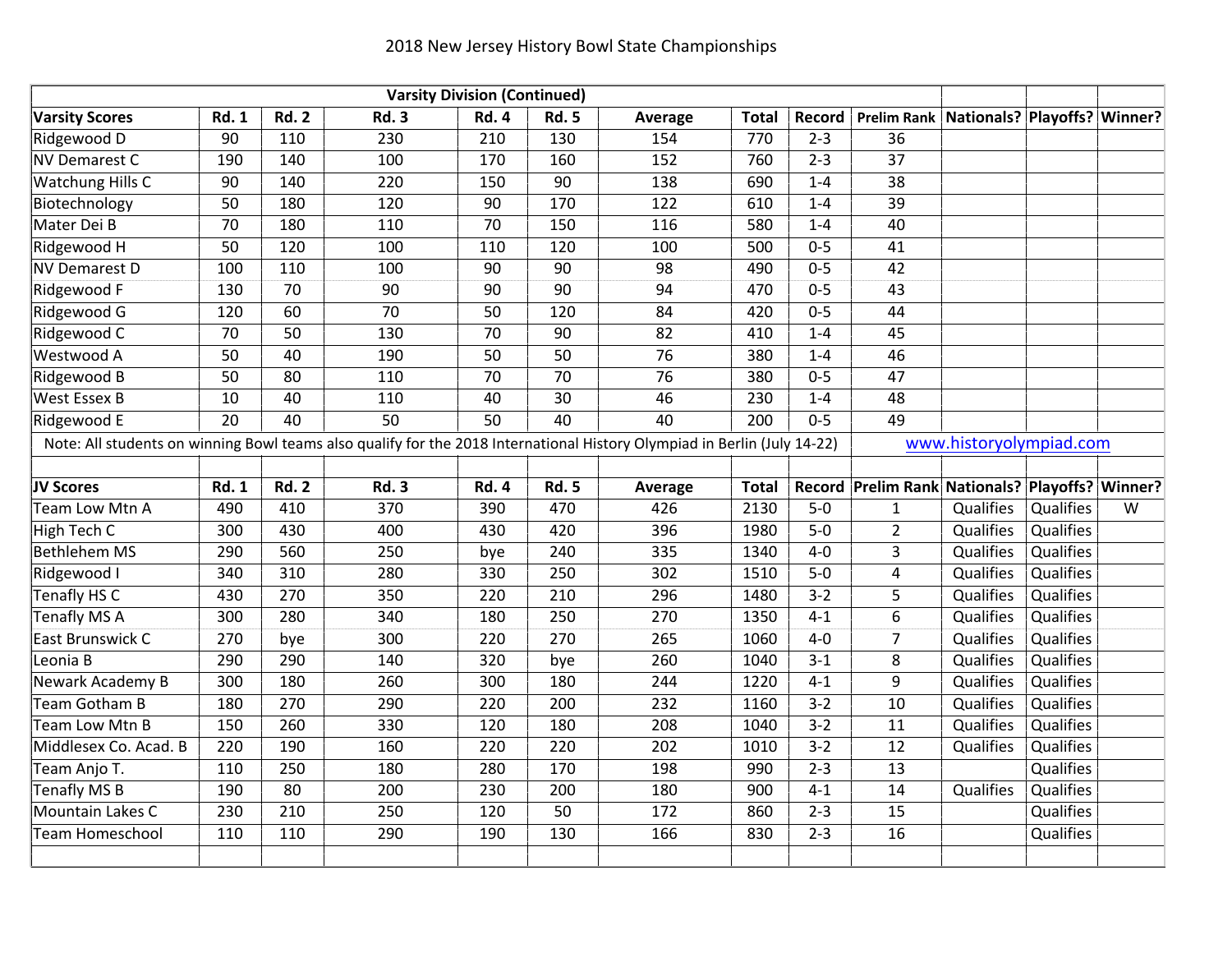|                                                                                                                          |               |                | <b>Junior Varsity Division (Continued)</b> |                 |              |                     |               |         |                                                 |                         |  |
|--------------------------------------------------------------------------------------------------------------------------|---------------|----------------|--------------------------------------------|-----------------|--------------|---------------------|---------------|---------|-------------------------------------------------|-------------------------|--|
| JV Scores                                                                                                                | <b>Rd. 1</b>  | <b>Rd. 2</b>   | <b>Rd. 3</b>                               | <b>Rd. 4</b>    | <b>Rd. 5</b> | Average             | <b>Total</b>  |         | Record Prelim Rank Nationals? Playoffs? Winner? |                         |  |
| Ridgewood J                                                                                                              | 160           | 270            | 70                                         | 150             | 140          | 158                 | 790           | $2 - 3$ | 17                                              |                         |  |
| Ridgewood N                                                                                                              | 100           | 190            | 170                                        | 210             | 120          | 158                 | 790           | $2 - 3$ | 18                                              |                         |  |
| <b>Tenafly HS D</b>                                                                                                      | bye           | 50             | 190                                        | 170             | 220          | 157.5               | 630           | $3 - 1$ | 19                                              | Qualifies               |  |
| Ridgewood K                                                                                                              | 140           | 110            | 160                                        | 130             | 190          | 146                 | 730           | $1 - 4$ | 20                                              |                         |  |
| <b>Ben Franklin B</b>                                                                                                    | 80            | 180            | 110                                        | 70              | 150          | 118                 | 590           | $2 - 3$ | 21                                              |                         |  |
| Ben Franklin A                                                                                                           | 80            | 160            | 100                                        | 90              | 130          | 112                 | 560           | $0 - 5$ | 22                                              |                         |  |
| <b>Watchung Hills D</b>                                                                                                  | 30            | 170            | bye                                        | 50              | 150          | 100                 | 400           | $2 - 2$ | 23                                              | Qualifies               |  |
| St. Peter's C                                                                                                            | 130           | 110            | 70                                         | 60              | 160          | 106                 | 530           | $0 - 5$ | 24                                              |                         |  |
| Ridgewood L                                                                                                              | 20            | 110            | 160                                        | 90              | 150          | 106                 | 530           | $0 - 5$ | 25                                              |                         |  |
| Pascack Hills B                                                                                                          | 110           | 70             | 70                                         | 150             | 80           | 96                  | 480           | $2 - 3$ | 26                                              |                         |  |
| Mountain Lakes D                                                                                                         | 50            | 110            | 90                                         | 80              | 150          | 96                  | 480           | $0 - 5$ | 27                                              |                         |  |
| Westwood B                                                                                                               | 80            | 30             | 30                                         | 50              | 50           | 48                  | 240           | $0 - 5$ | 28                                              |                         |  |
| Ridgewood M                                                                                                              | 10            | $\overline{0}$ | $\overline{30}$                            | $\overline{30}$ | 40           | $\overline{22}$     | 110           | $0 - 5$ | $\overline{29}$                                 |                         |  |
| Note: All students on winning Bowl teams also qualify for the 2018 International History Olympiad in Berlin (July 14-22) |               |                |                                            |                 |              |                     |               |         |                                                 | www.historyolympiad.com |  |
|                                                                                                                          |               |                |                                            |                 |              |                     |               |         |                                                 |                         |  |
| <b>Team Matchups</b>                                                                                                     |               |                |                                            |                 |              |                     |               |         |                                                 |                         |  |
| Round 1                                                                                                                  | <b>Scores</b> |                | <b>Round 2</b>                             | <b>Scores</b>   |              | Round 3             | <b>Scores</b> |         |                                                 |                         |  |
| High Tech C                                                                                                              | 300           |                | <b>Watchung Hills D</b>                    | 170             |              | Mtn. Lakes C        | 250           |         |                                                 |                         |  |
| Team Anjo                                                                                                                | 110           |                | St. Peter's C                              | 110             |              | St. Peter's C       | 70            |         |                                                 |                         |  |
| Low Mountains A                                                                                                          | 490           |                | High Tech C                                | 430             |              | Ridgewood I         | 280           |         |                                                 |                         |  |
| Ridgewood L                                                                                                              | 20            |                | <b>Tenafly HS D</b>                        | 50              |              | Leonia B            | 140           |         |                                                 |                         |  |
|                                                                                                                          |               |                |                                            |                 |              |                     |               |         |                                                 |                         |  |
| <b>Tenafly MS B</b>                                                                                                      | 190           |                | Team Anjo T.                               | 250             |              | High Tech C         | 400           |         |                                                 |                         |  |
| Ridgewood N                                                                                                              | 100           |                | Ridgewood L                                | 110             |              | Ridgewood J         | 70            |         |                                                 |                         |  |
| Tenafly MS A                                                                                                             | 300           |                | Low Mountains A                            | 410             |              | <b>Tenafly HS D</b> | 190           |         |                                                 |                         |  |
| <b>Ben Franklin A</b>                                                                                                    | 80            |                | <b>Tenafly MS B</b>                        | 80              |              | Ridgewood L         | 160           |         |                                                 |                         |  |
|                                                                                                                          |               |                |                                            |                 |              |                     |               |         |                                                 |                         |  |
| Newark Academy B                                                                                                         | 300           |                | Ridgewood N                                | 190             |              | <b>Tenafly MS B</b> | 200           |         |                                                 |                         |  |
| <b>Ben Franklin B</b>                                                                                                    | 80            |                | Ben Franklin A                             | 160             |              | Team Anjo T.        | 180           |         |                                                 |                         |  |
|                                                                                                                          |               |                |                                            |                 |              |                     |               |         |                                                 |                         |  |
| Pascack Hills B                                                                                                          | 110           |                | Tenafly MS A                               | 280             |              | Low Mountains A     | 370           |         |                                                 |                         |  |
| Westwood B                                                                                                               | 80            |                | Newark Acad. B                             | 180             |              | Ben Franklin A      | 100           |         |                                                 |                         |  |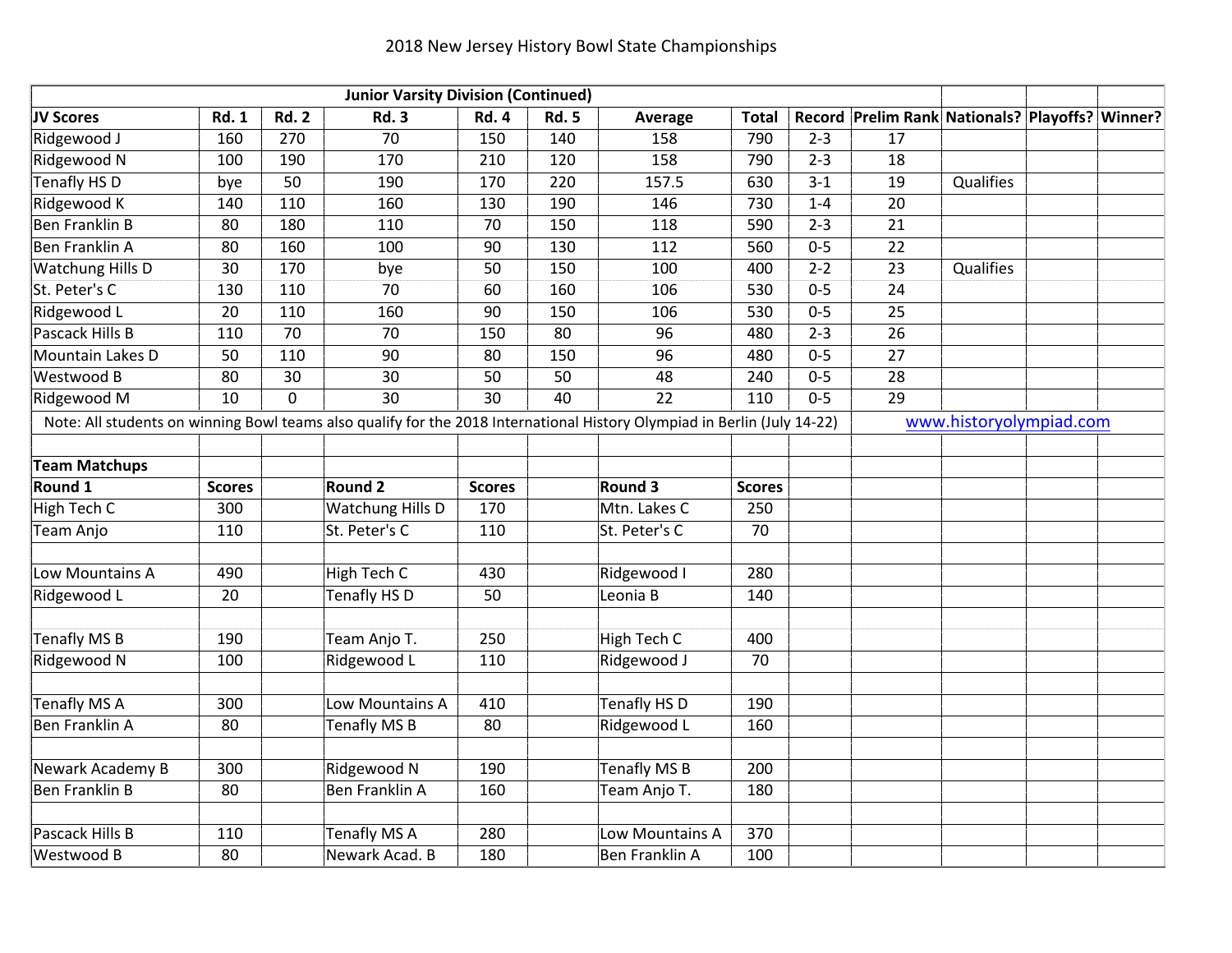| East Brunswick C        | 270        | <b>Ben Franklin B</b> | 180              | Newark Acad. B       | 260 |  |  |
|-------------------------|------------|-----------------------|------------------|----------------------|-----|--|--|
| Low Mountain B          | 150        | Westwood B            | 30               | Ridgewood N          | 170 |  |  |
|                         |            |                       |                  |                      |     |  |  |
| <b>Bethlehem MS</b>     | 290        | Ridgewood J           | 270              | <b>Tenafly MS A</b>  | 340 |  |  |
| <b>Team Homeschool</b>  | 110        | Pascack Hills B       | $\overline{70}$  | Westwood B           | 30  |  |  |
|                         |            |                       |                  |                      |     |  |  |
| Tenafly HS C            | 430        | Low Mountains B       | 260              | East Brunswick C     | 300 |  |  |
| Ridgewood M             | 10         | Homeschool            | 110              | Ben Franklin B       | 110 |  |  |
| Middlesex Academy B     | 220        | <b>Bethlehem MS</b>   | 560              | Homeschool           | 290 |  |  |
| Ridgewwood K            | 140        | Ridgewood M           | $\mathbf 0$      | Pascack Hills B      | 70  |  |  |
|                         |            |                       |                  |                      |     |  |  |
| Leonia B                | 290        | <b>Tenafly HS C</b>   | $\overline{270}$ | Low Mtns. B          | 330 |  |  |
| Mountain Lakes D        | 50         | <b>Middlesex B</b>    | 190              | Ridgewood M          | 30  |  |  |
|                         |            |                       |                  |                      |     |  |  |
| Mountain Lakes C        | 230        | Gotham B              | 270              | <b>Bethlehem MS</b>  | 250 |  |  |
| <b>Gotham B</b>         | 180        | Mt. Lakes D           | 110              | Middlesex B          | 160 |  |  |
|                         |            |                       |                  |                      |     |  |  |
| Ridgewood I             | 340        | Leonia B              | 290              | <b>Tenafly HS C</b>  | 350 |  |  |
| <b>Watchung Hills D</b> | 30         | Ridgewood K           | 110              | Mt. Lakes D          | 90  |  |  |
| Ridgewood J             | 160        | Ridgewood I           | 310              | Gotham B             | 290 |  |  |
| St. Peter's C           | 130        | Mt. Lakes C           | 210              | Ridgewood K          | 160 |  |  |
|                         |            |                       |                  |                      |     |  |  |
| <b>Bergen Academies</b> | 370        | Middlesex A           | 450              | Gotham A             | 350 |  |  |
| <b>West Essex A</b>     | 110        | Ridgewood E           | 40               | Ridgewood E          | 50  |  |  |
|                         |            |                       |                  |                      |     |  |  |
| East Brunswick A        | 330<br>100 | Bergen                | 370              | High Tech B          | 320 |  |  |
| <b>NV Demarest D</b>    |            | Ridgewood D           | 110              | Paramus B            | 120 |  |  |
| <b>NV Demarest A</b>    | 270        | <b>West Essex A</b>   | 2250             | Bergen Acad.         | 310 |  |  |
| Ridgewood D             | 90         | <b>NV Demarest D</b>  | 110              | St. Peter's B        | 90  |  |  |
|                         |            |                       |                  |                      |     |  |  |
| Ridgewood A             | 320        | East Brunswick A      | 460              | Ridgewood D          | 230 |  |  |
| Oratory B               | 200        | Arthur L. Johnson     | 110              | <b>NV Demarest D</b> | 100 |  |  |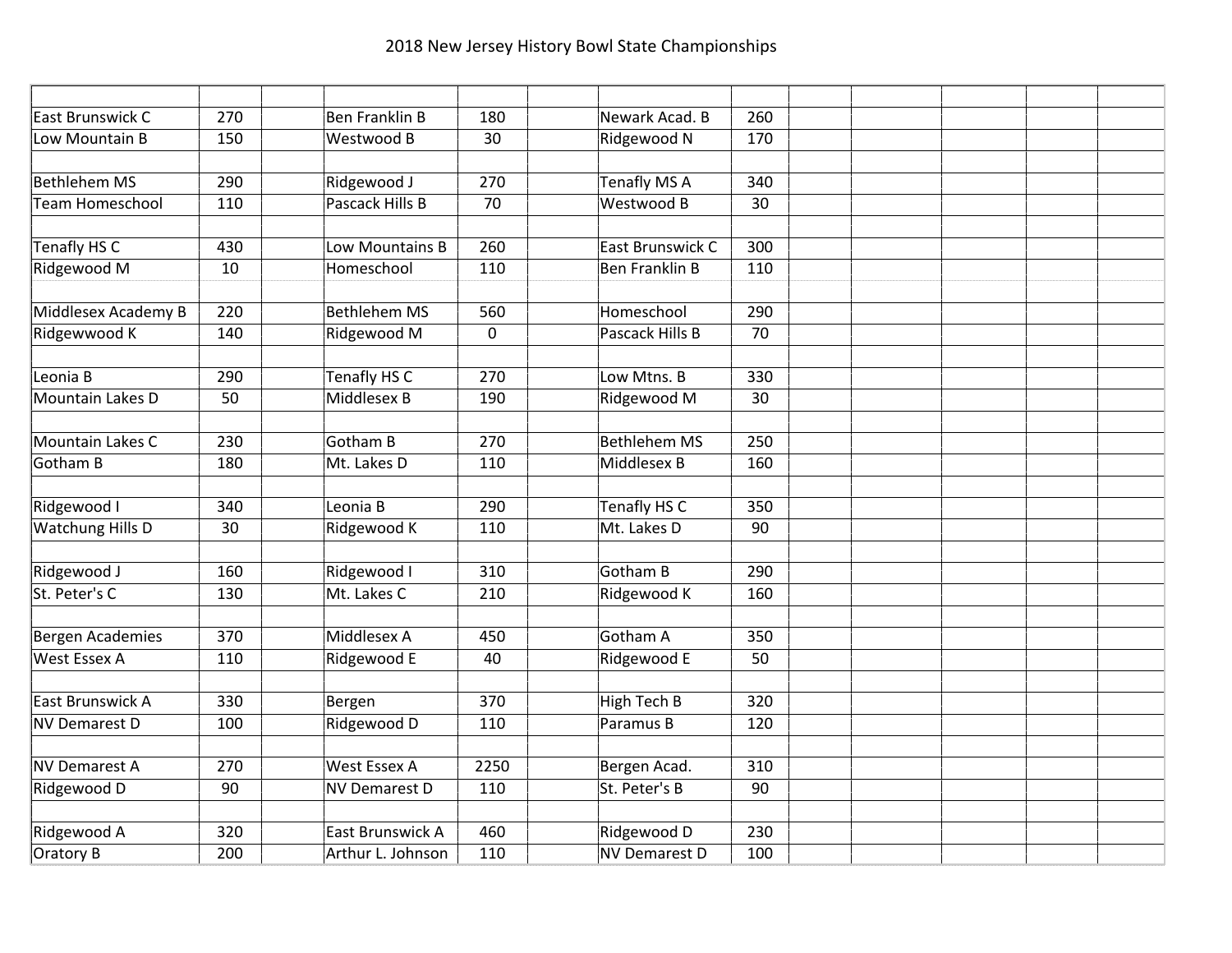| Mountain Lakes A     | 220              | Ridgewood A             | 410 | Johnson              | 210 |  |  |
|----------------------|------------------|-------------------------|-----|----------------------|-----|--|--|
| Tenafly HS B         | 150              | <b>NV Demarest A</b>    | 40  | <b>West Essex A</b>  | 180 |  |  |
|                      |                  |                         |     |                      |     |  |  |
| The Masters School   | 430              | Oratory B               | 330 | Ridgewood A          | 280 |  |  |
| Ridgewood H          | 50               | Tenafly HS B            | 150 | E. Brunswick A       | 240 |  |  |
|                      |                  |                         |     |                      |     |  |  |
| Newark Academy A     | 290              | <b>Masters School</b>   | 450 | <b>Tenafly HS B</b>  | 240 |  |  |
| Mater Dei A          | 170              | Mt. Lakes A             | 100 | <b>NV Demarest A</b> | 210 |  |  |
|                      |                  |                         |     |                      |     |  |  |
| St. Joseph B         | 230              | Mater Dei A             | 270 | Masters School       | 330 |  |  |
| Ramsey               | 170              | Ridgewood H             | 120 | Oratory B            | 180 |  |  |
|                      |                  |                         |     |                      |     |  |  |
| Northern Highlands   | 230              | Newark Acad, A          | 420 | Mater Dei A          | 270 |  |  |
| Paramus B            | 200              | St. Joseph B            | 120 | Mt. Lakes A          | 150 |  |  |
|                      |                  |                         |     |                      |     |  |  |
| Gotham A             | 270              | N. Highlands            | 290 | St. Joseph B         | 310 |  |  |
| Watchung Hills B     | 220              | Ramsey                  | 190 | Ridgewood H          | 100 |  |  |
| <b>High Tech B</b>   | $\overline{330}$ | Paramus B               | 240 | Newark Acad. A       | 350 |  |  |
| Middlesex Academy A  | 220              | Watchung Hills B        | 230 | N. Highlands         | 180 |  |  |
|                      |                  |                         |     |                      |     |  |  |
| St. Peter's B        | 240              | Gotham A                | 320 | <b>Watchung B</b>    | 250 |  |  |
| Ridgewood E          | 20               | <b>High Tech B</b>      | 170 | Ramsey               | 150 |  |  |
|                      |                  |                         |     |                      |     |  |  |
| High Tech A          | 460              | Leonia A                | 340 | St. Peter's A        | 250 |  |  |
| Mater Dei B          | 70               | Westwood A              | 40  | E. Brunswick B       | 150 |  |  |
|                      |                  |                         |     |                      |     |  |  |
| St. Joseph A         | 410              | High Tech A             | 450 | Westwood A           | 190 |  |  |
| Biotechnology        | 50               | <b>Watchung Hills A</b> | 170 | Ridgewood G          | 70  |  |  |
| <b>NV Demarest A</b> | 360              | Mater Dei B             | 180 | High Tech A          | 390 |  |  |
| Ridgewood C          | 70               | Biotechnology           | 180 | Leonia A             | 200 |  |  |
|                      |                  |                         |     |                      |     |  |  |
| <b>Tenafly HS A</b>  | 380              | St. Joseph A            | 430 | <b>Watchung A</b>    | 240 |  |  |
| Ridgewood B          | 50               | Ridgewood C             | 50  | Biotech              | 120 |  |  |
|                      |                  |                         |     |                      |     |  |  |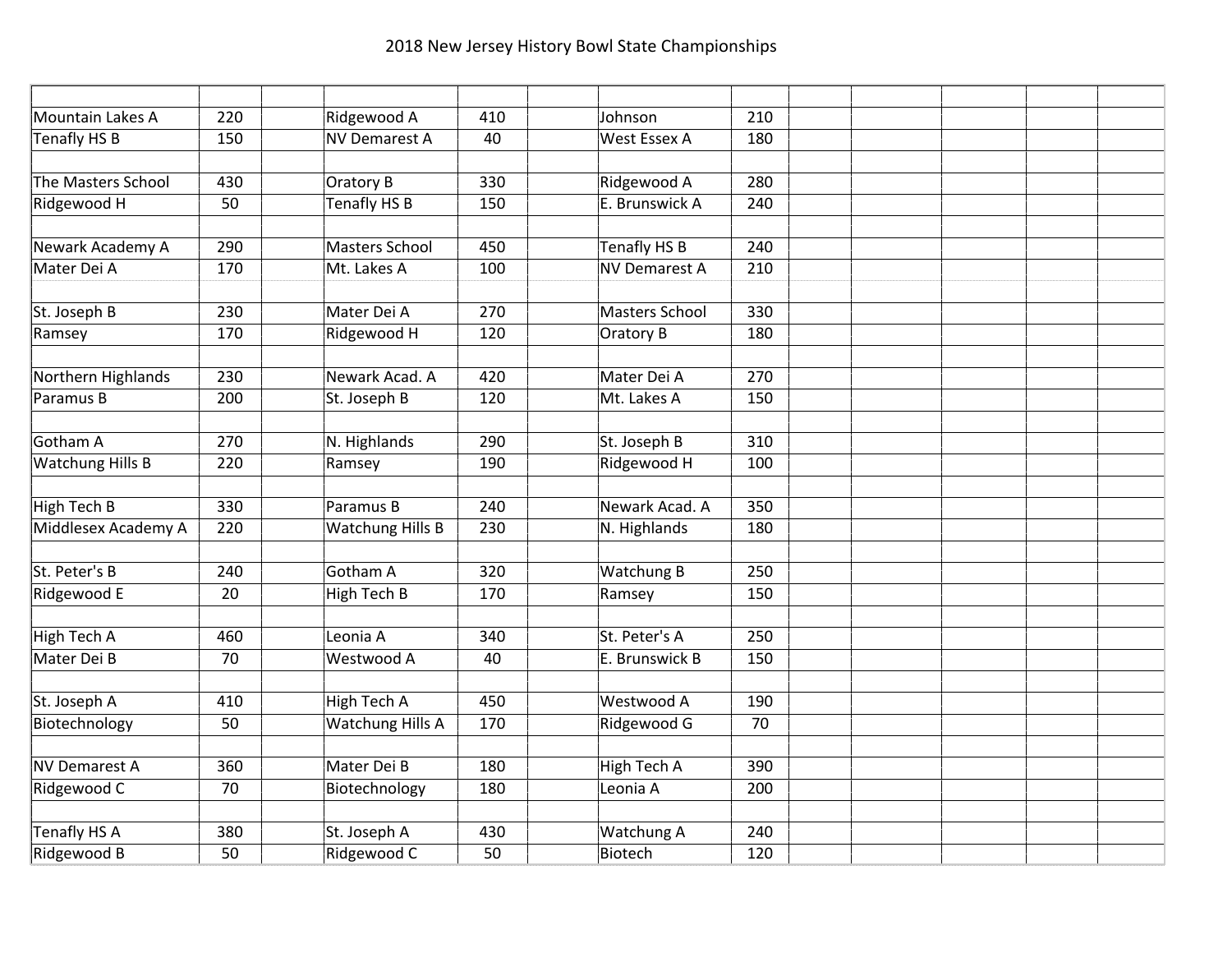| Ranney                  | 370           | <b>Tenafly HS A</b>  | 330             | Ridgewood C          | 130              |  |  |
|-------------------------|---------------|----------------------|-----------------|----------------------|------------------|--|--|
| Mountain Lakes B        | 120           | <b>NV Demarest B</b> | 160             | Mater Dei B          | 110              |  |  |
|                         |               |                      |                 |                      |                  |  |  |
| Paramus A               | 230           | Mt. Lakes B          | 260             | St. Joseph A         | 410              |  |  |
| <b>West Essex B</b>     | 10            | Ridgewood B          | 80              | <b>Tenafly HS A</b>  | 120              |  |  |
|                         |               |                      |                 |                      |                  |  |  |
| Ithaca                  | 380           | Ranney               | 400             | <b>NV Demarest B</b> | 240              |  |  |
| Watchung Hills C        | 90            | <b>West Essex B</b>  | 40              | Mt. Lakes B          | 160              |  |  |
|                         |               |                      |                 |                      |                  |  |  |
| Oratory A               | 320           | Ithaca               | 390             | <b>West Essex B</b>  | 110              |  |  |
| Pascack Hills A         | 150           | Paramus A            | 100             | Ridgewood B          | 110              |  |  |
|                         |               |                      |                 |                      |                  |  |  |
| St. Peter's A           | 310           | Pascack hills A      | 240             | Ranney               | $\overline{320}$ |  |  |
| Rdgewood F              | 130           | Watchung C           | 140             | Ithaca               | 230              |  |  |
|                         |               |                      |                 |                      |                  |  |  |
| <b>NV Demarest C</b>    | 190           | Oratory A            | 360             | Pascack Hills A      | 190              |  |  |
| Ridgewood G             | 120           | Ridgewood F          | $\overline{70}$ | Paramus A            | 180              |  |  |
| Leonia A                | 310           | St. Peter's A        | 320             | <b>Watchung C</b>    | 220              |  |  |
| East Brunswick B        | 160           | NV Demarest C        | 140             | Ridgewood F          | 90               |  |  |
|                         |               |                      |                 |                      |                  |  |  |
| <b>Watchung Hills A</b> | 330           | East Brunswick B     | 280             | <b>Oratory A</b>     | 360              |  |  |
| Westwood A              | 50            | Ridgewood G          | 60              | <b>NV Demarest C</b> | 100              |  |  |
|                         |               |                      |                 |                      |                  |  |  |
| Round 4                 | <b>Scores</b> | Round 5              | <b>Scores</b>   |                      |                  |  |  |
| Ridgewood I             | 330           | <b>Bethlehem MS</b>  | 240             |                      |                  |  |  |
| St. Peter's C           | 60            | Gotham B             | 200             |                      |                  |  |  |
|                         |               |                      |                 |                      |                  |  |  |
| <b>Team Homeschool</b>  | 190           | Ridgewood I          | 250             |                      |                  |  |  |
| Ridgewood K             | 130           | <b>Tenafly HS C</b>  | 210             |                      |                  |  |  |
|                         |               |                      |                 |                      |                  |  |  |
| <b>Gotham B</b>         | 220           | Ridgewood K          | 190             |                      |                  |  |  |
| <b>Tenafly HS C</b>     | 220           | St. Peter's C        | 160             |                      |                  |  |  |
|                         |               |                      |                 |                      |                  |  |  |
|                         |               |                      |                 |                      |                  |  |  |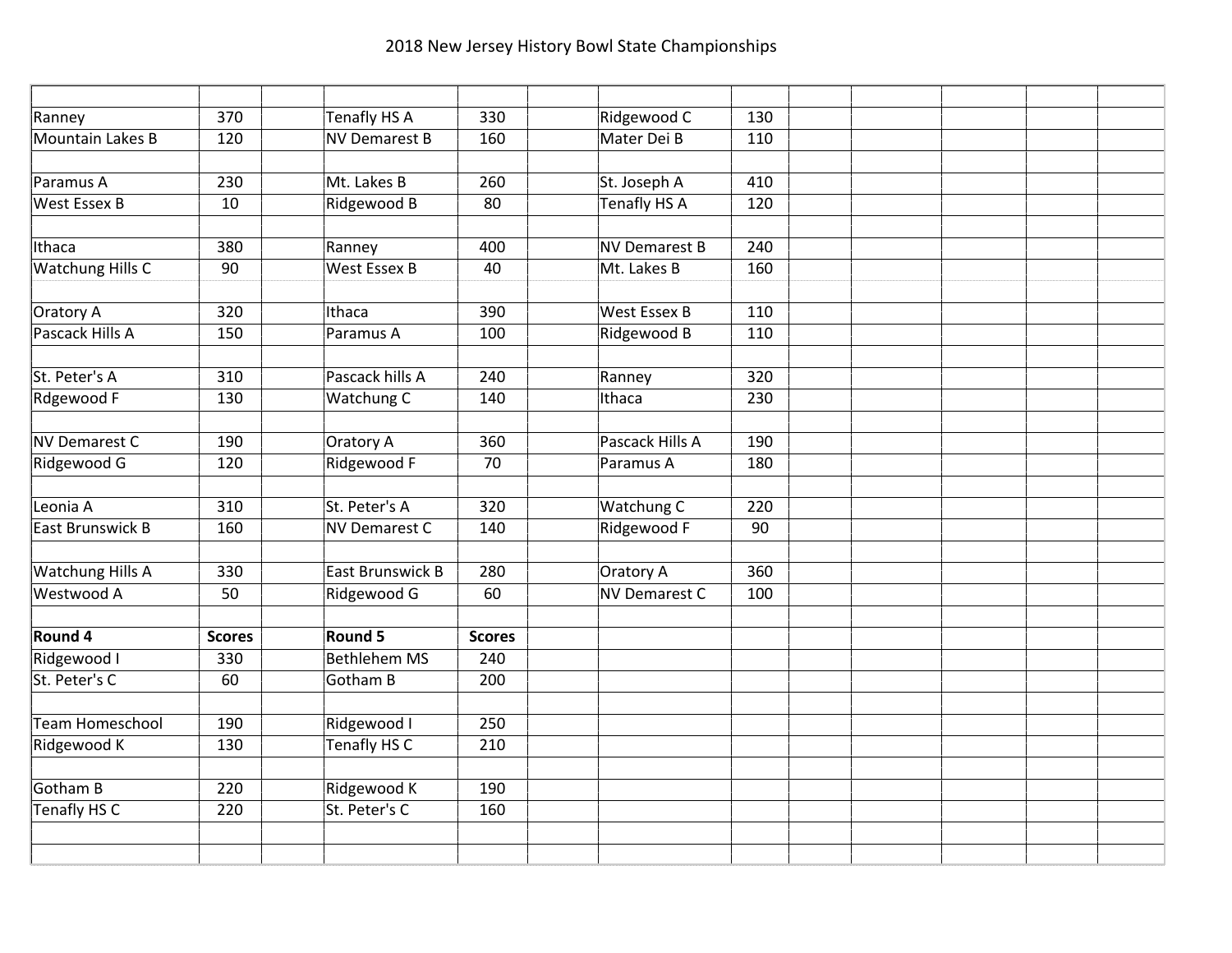| High Tech C             | 430             | Low Mountains B         | 180 |  |  |  |  |
|-------------------------|-----------------|-------------------------|-----|--|--|--|--|
| <b>Watchung Hills D</b> | 50              | Mt. Lakes D             | 150 |  |  |  |  |
|                         |                 |                         |     |  |  |  |  |
| <b>Tenafly MS B</b>     | 230             | <b>High Tech C</b>      | 420 |  |  |  |  |
| Ridgewood L             | 90              | Mt. Lakes C             | 50  |  |  |  |  |
|                         |                 |                         |     |  |  |  |  |
| Tenafly HS D            | 170             | Watchung D              | 150 |  |  |  |  |
| Ridgewood J             | 150             | Ridgewood L             | 150 |  |  |  |  |
|                         |                 |                         |     |  |  |  |  |
| Team Anjo T.            | 280             | <b>Tenafly MS B</b>     | 200 |  |  |  |  |
| <b>Ben Franklin A</b>   | 90              | Ridgewood J             | 140 |  |  |  |  |
|                         |                 |                         |     |  |  |  |  |
| <b>Newark Academy B</b> | 300             | <b>Tenafly HS D</b>     | 220 |  |  |  |  |
| Mountain Lakes D        | $\overline{80}$ | <b>Ben Franklin A</b>   | 130 |  |  |  |  |
|                         |                 |                         |     |  |  |  |  |
| Ridgewood N             | 210             | Newark Acad. B          | 180 |  |  |  |  |
| Westwood B              | 50              | Team Anjo T.            | 170 |  |  |  |  |
|                         |                 |                         |     |  |  |  |  |
| East Brunswick C        | 220             | Low Mountains A         | 470 |  |  |  |  |
| <b>Tenafly MS A</b>     | 180             | Westwood B              | 50  |  |  |  |  |
|                         |                 |                         |     |  |  |  |  |
| Leonia B                | 320             | E. Brunswick C          | 270 |  |  |  |  |
| Ben Franklin B          | 70              | Ridgewood N             | 120 |  |  |  |  |
|                         |                 |                         |     |  |  |  |  |
| Pascack Hills B         | 150             | <b>Tenafly MS A</b>     | 250 |  |  |  |  |
| Ridgewood M             | 30              | Homeschool              | 130 |  |  |  |  |
|                         |                 |                         |     |  |  |  |  |
| Middlesex Academy B     | 220             | <b>Ben Franklin B</b>   | 150 |  |  |  |  |
| Low Mountains B         | 120             | Ridgewood M             | 40  |  |  |  |  |
|                         |                 |                         |     |  |  |  |  |
| Low Mountains A         | 390             | Middlesex B             | 220 |  |  |  |  |
| Mountain Lakes C        | 120             | Pascack Hills B         | 80  |  |  |  |  |
|                         |                 |                         |     |  |  |  |  |
| <b>High Tech B</b>      | 350             | <b>Watchung Hills B</b> | 260 |  |  |  |  |
| Ramsey                  | 120             | Ridgewood H             | 120 |  |  |  |  |
|                         |                 |                         |     |  |  |  |  |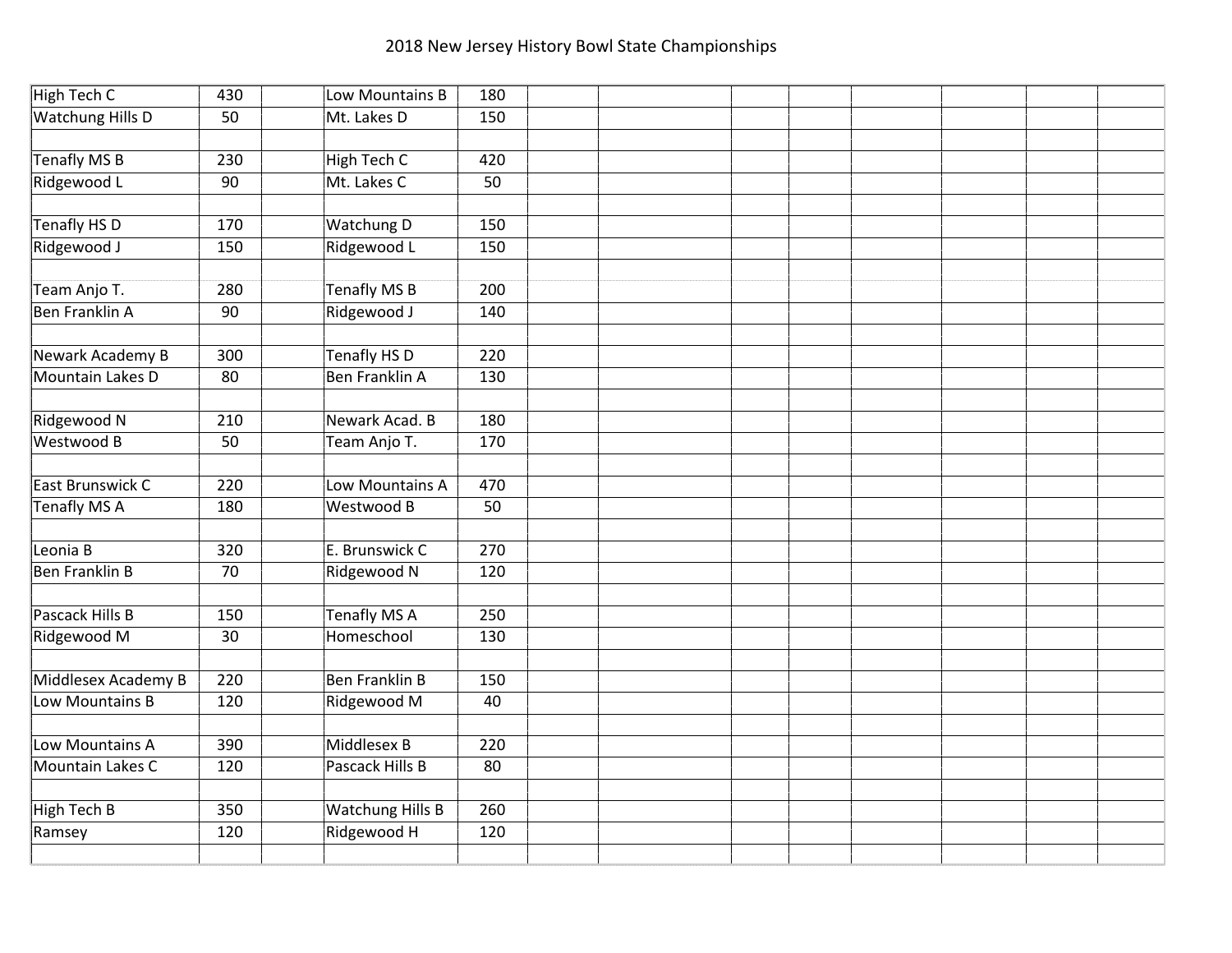| Paramus B               | 380 | Newark Acad. A       | 290 |  |  |  |  |
|-------------------------|-----|----------------------|-----|--|--|--|--|
| Ridgewood E             | 50  | <b>High Tech B</b>   | 210 |  |  |  |  |
|                         |     |                      |     |  |  |  |  |
| Newark Academy A        | 420 | Ramsey               | 260 |  |  |  |  |
| <b>Watchung Hills B</b> | 80  | Ridgewood E          | 40  |  |  |  |  |
|                         |     |                      |     |  |  |  |  |
| Middlesex Academy A     | 300 | N. Highlands         | 230 |  |  |  |  |
| Bergen Academies        | 240 | Mt. Lakes A          | 150 |  |  |  |  |
|                         |     |                      |     |  |  |  |  |
| St. Peter's B           | 220 | Bergen Acad.         | 260 |  |  |  |  |
| NV Demarest D           | 90  | Gotham A             | 240 |  |  |  |  |
|                         |     |                      |     |  |  |  |  |
| Ridgewood D             | 210 | E. Brunswick A       | 300 |  |  |  |  |
| Arthur L. Johnson       | 160 | Masters School       | 280 |  |  |  |  |
|                         |     |                      |     |  |  |  |  |
| Ridgewood A             | 420 | Johnson              | 180 |  |  |  |  |
| West Essex A            | 80  | St. Peter's B        | 140 |  |  |  |  |
|                         |     |                      |     |  |  |  |  |
| Rast Brunswick A        | 380 | Ridgewood A          | 370 |  |  |  |  |
| Tenafly HS B            | 90  | St. Joseph B         | 110 |  |  |  |  |
|                         |     |                      |     |  |  |  |  |
| The Masters School      | 240 | <b>West Essex A</b>  | 230 |  |  |  |  |
| <b>NV Demarest A</b>    | 220 | <b>Tenafly HS B</b>  | 160 |  |  |  |  |
|                         |     |                      |     |  |  |  |  |
| St. Joseph B            | 220 | Middlesex A          | 350 |  |  |  |  |
| Mater Dei A             | 180 | <b>NV Demarest D</b> | 90  |  |  |  |  |
|                         |     |                      |     |  |  |  |  |
| Oratory B               | 220 | Mater Dei A          | 200 |  |  |  |  |
| Mountain Lakes A        | 190 | <b>NV Demarest A</b> | 150 |  |  |  |  |
|                         |     |                      |     |  |  |  |  |
| Northern Highlands      | 280 | Oratory B            | 240 |  |  |  |  |
| Ridgewood H             | 110 | Ridgewood D          | 130 |  |  |  |  |
|                         |     |                      |     |  |  |  |  |
| NV Demarest C           | 170 | Ranney               | 370 |  |  |  |  |
| <b>Watchung Hills C</b> | 150 | Ridgewood F          | 90  |  |  |  |  |
|                         |     |                      |     |  |  |  |  |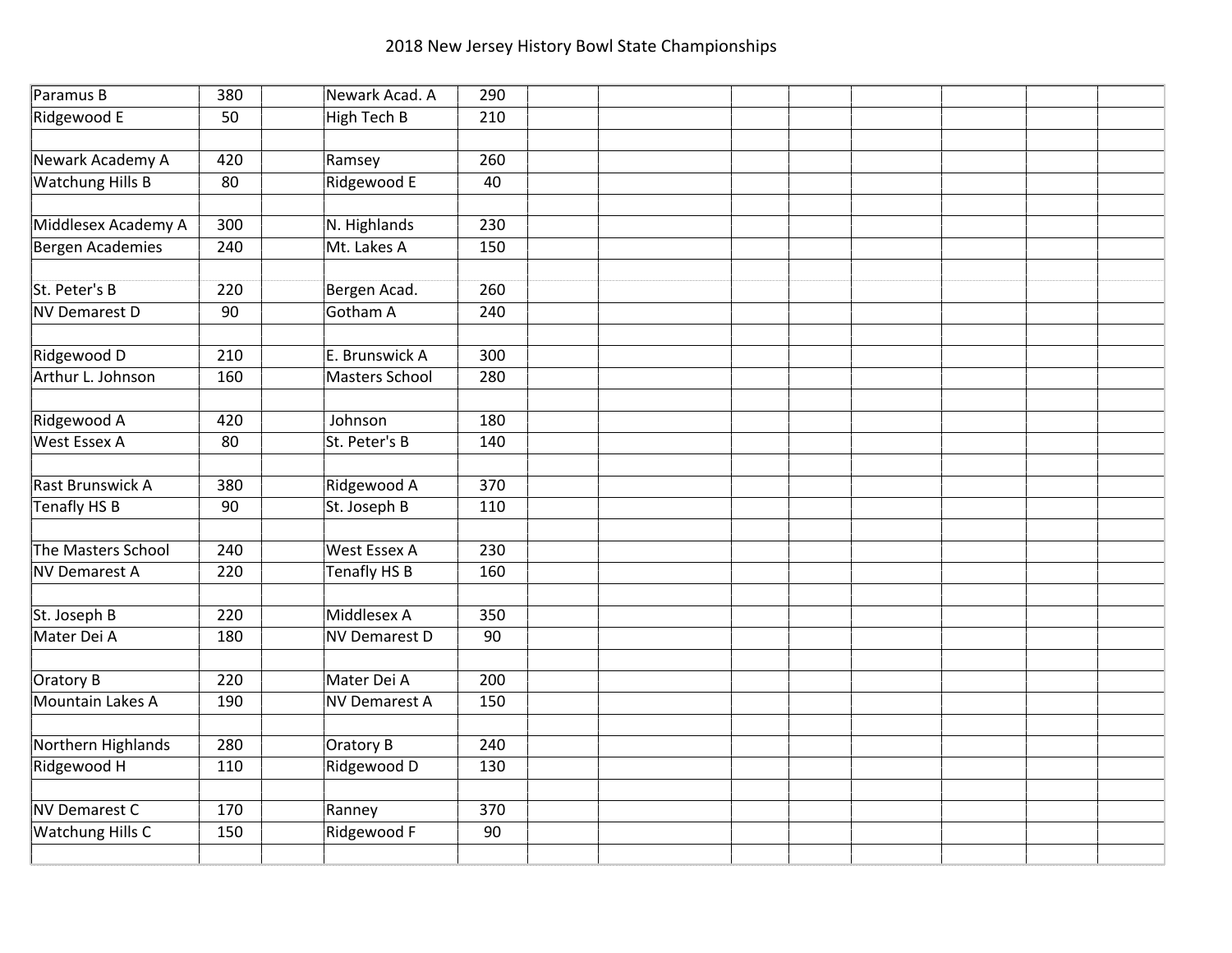| Oratory A               | 310 | Paramus A            | 210 |  |  |  |  |
|-------------------------|-----|----------------------|-----|--|--|--|--|
| East Brunswick B        | 160 | <b>NV Demarest C</b> | 160 |  |  |  |  |
|                         |     |                      |     |  |  |  |  |
| St. Peter's A           | 380 | E. Brunswick B       | 270 |  |  |  |  |
| Westwood A              | 50  | Watchung C           | 90  |  |  |  |  |
|                         |     |                      |     |  |  |  |  |
| High Tech A             | 480 | Oratory A            | 330 |  |  |  |  |
| Ridgewood G             | 50  | Westwood A           | 50  |  |  |  |  |
|                         |     |                      |     |  |  |  |  |
| Leonia A                | 310 | <b>High Tech A</b>   | 450 |  |  |  |  |
| Biotechnology           | 90  | St. Peter's A        | 110 |  |  |  |  |
|                         |     |                      |     |  |  |  |  |
| <b>Watchung Hills A</b> | 330 | Biotech              | 170 |  |  |  |  |
| Ridgewood C             | 70  | Ridgewood G          | 120 |  |  |  |  |
|                         |     |                      |     |  |  |  |  |
| Tenafly HS A            | 340 | Leonia A             | 330 |  |  |  |  |
| Mater Dei B             | 70  | Ridgewood C          | 90  |  |  |  |  |
|                         |     |                      |     |  |  |  |  |
| St. Joseph A            | 380 | <b>Tenafly HS A</b>  | 280 |  |  |  |  |
| Mountain Lakes B        | 130 | <b>Watchung A</b>    | 210 |  |  |  |  |
|                         |     |                      |     |  |  |  |  |
| <b>NV Demarest B</b>    | 350 | Mt. Lakes B          | 170 |  |  |  |  |
| <b>West Essex B</b>     | 40  | Mater Dei B          | 150 |  |  |  |  |
|                         |     |                      |     |  |  |  |  |
| Ithaca                  | 410 | St. Joseph A         | 430 |  |  |  |  |
| Ridgewood B             | 70  | West Essex B         | 30  |  |  |  |  |
|                         |     |                      |     |  |  |  |  |
| Ranney                  | 330 | Ithaca               | 300 |  |  |  |  |
| Pascack Hills A         | 170 | <b>NV Demarest B</b> | 180 |  |  |  |  |
|                         |     |                      |     |  |  |  |  |
| Paramus A               | 210 | Pascack Hills A      | 280 |  |  |  |  |
| Ridgewood F             | 90  | Ridgewood B          | 70  |  |  |  |  |
|                         |     |                      |     |  |  |  |  |
|                         |     |                      |     |  |  |  |  |
|                         |     |                      |     |  |  |  |  |
|                         |     |                      |     |  |  |  |  |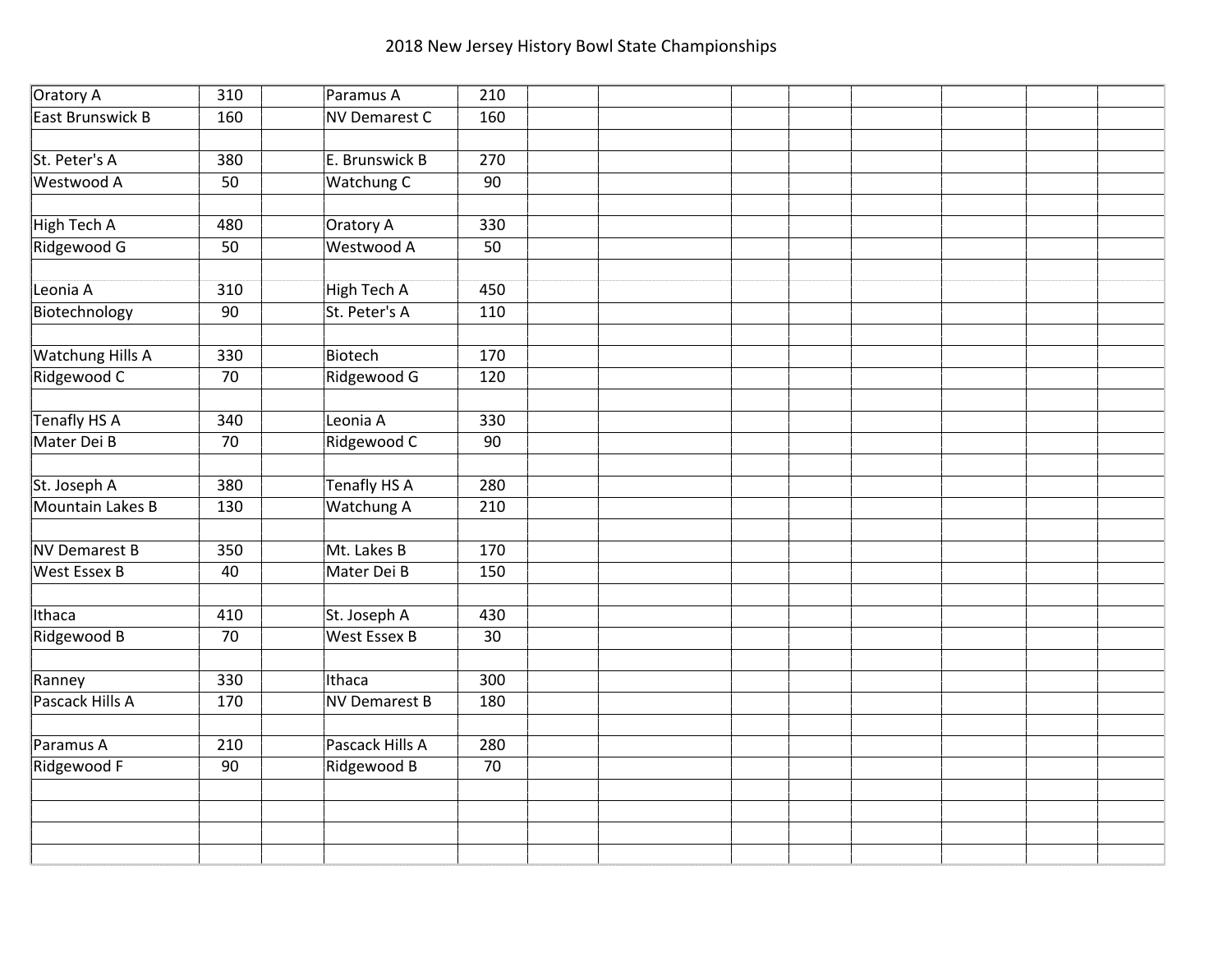| <b>Final Rounds</b>    |                 |                                           |             |             |                 |  |  |  |  |
|------------------------|-----------------|-------------------------------------------|-------------|-------------|-----------------|--|--|--|--|
| <b>Round of 32 - 1</b> |                 | 1st $1/4$ 2nd $1/4$                       | 3rd $1/4$   | 4th $1/4$   | <b>Totals</b>   |  |  |  |  |
| (1) High Tech A        | 80              | 120                                       | 100         | 100         | 400             |  |  |  |  |
| (32) Mountain Lakes B  | 10              | 10                                        | 40          | 30          | $\overline{90}$ |  |  |  |  |
|                        |                 |                                           |             |             |                 |  |  |  |  |
| <b>Round of 32 - 2</b> |                 | 1st $1/4$ 2nd $1/4$                       | $3rd$ $1/4$ | 4th $1/4$   | <b>Totals</b>   |  |  |  |  |
| (17) NV Demarest B     | 40              | 50                                        | 90          | 30          | 210             |  |  |  |  |
| (16) St. Peter's A     | 30              | $\overline{70}$                           | 40          | 50          | 190             |  |  |  |  |
|                        |                 |                                           |             |             |                 |  |  |  |  |
| Round of 32 - 3        |                 | 1st 1/4 2nd 1/4                           | $3rd$ $1/4$ | $4th$ $1/4$ | <b>Totals</b>   |  |  |  |  |
| $(8)$ Ithaca           | 70              | 90                                        | 90          | 100         | 350             |  |  |  |  |
| (25) East Brunswick B  | 20              | 10                                        | 50          | $\mathbf 0$ | 80              |  |  |  |  |
|                        |                 |                                           |             |             |                 |  |  |  |  |
| Round of 32 - 4        |                 | 1st $\overline{1/4}$ 2nd $\overline{1/4}$ | $3rd$ $1/4$ | 4th $1/4$   | <b>Totals</b>   |  |  |  |  |
| (9) Oratory A          | 60              | 80                                        | 70          | 70          | 280             |  |  |  |  |
| (24) Pascack Hills A   | 10              | 20                                        | 80          | 20          | 130             |  |  |  |  |
|                        |                 |                                           |             |             |                 |  |  |  |  |
| <b>Round of 32 - 5</b> |                 | 1st $1/4$ 2nd $1/4$                       | $3rd$ 1/4   | 4th $1/4$   | <b>Totals</b>   |  |  |  |  |
| (4) Ranney             |                 |                                           |             |             | Win             |  |  |  |  |
| $(29)$ Ramsey          |                 |                                           |             |             |                 |  |  |  |  |
|                        |                 |                                           |             |             |                 |  |  |  |  |
| Round of 32 - 6        |                 | 1st 1/4 2nd 1/4                           | $3rd$ $1/4$ | 4th 1/4     | <b>Totals</b>   |  |  |  |  |
| $(13)$ Gotham A        | 50              | 120                                       | 60          | 40          | 270             |  |  |  |  |
| (20) Paramus B         | 40              | $\mathbf{0}$                              | 40          | 70          | 150             |  |  |  |  |
|                        |                 |                                           |             |             |                 |  |  |  |  |
| Round of 32 - 7        |                 | 1st $1/4$ 2nd $1/4$                       | 3rd $1/4$   | 4th $1/4$   | <b>Totals</b>   |  |  |  |  |
| (5) Newark Academy A   | 60              | 130                                       | 110         | 130         | 430             |  |  |  |  |
| (28) NV Demarest A     | 40              | $\overline{0}$                            | 60          | 20          | 120             |  |  |  |  |
|                        |                 |                                           |             |             |                 |  |  |  |  |
| Round of 32 - 8        |                 | 1st $1/4$ 2nd $1/4$                       | $3rd$ $1/4$ | $4th$ $1/4$ | <b>Totals</b>   |  |  |  |  |
| (12) Leonia A          | 70              | 60                                        | 70          | 100         | 300             |  |  |  |  |
| $(21)$ Oratory B       | 20              | 30                                        | 40          | 30          | 120             |  |  |  |  |
|                        |                 |                                           |             |             |                 |  |  |  |  |
| <b>Round of 32 - 9</b> |                 | 1st 1/4 2nd 1/4                           | 3rd $1/4$   | 4th 1/4     | <b>Totals</b>   |  |  |  |  |
| $(2)$ St. Joseph's A   | 70              | 110                                       | 80          | 80          | 340             |  |  |  |  |
| (31) West Essex A      | $\overline{30}$ | 20                                        | 30          | 50          | 130             |  |  |  |  |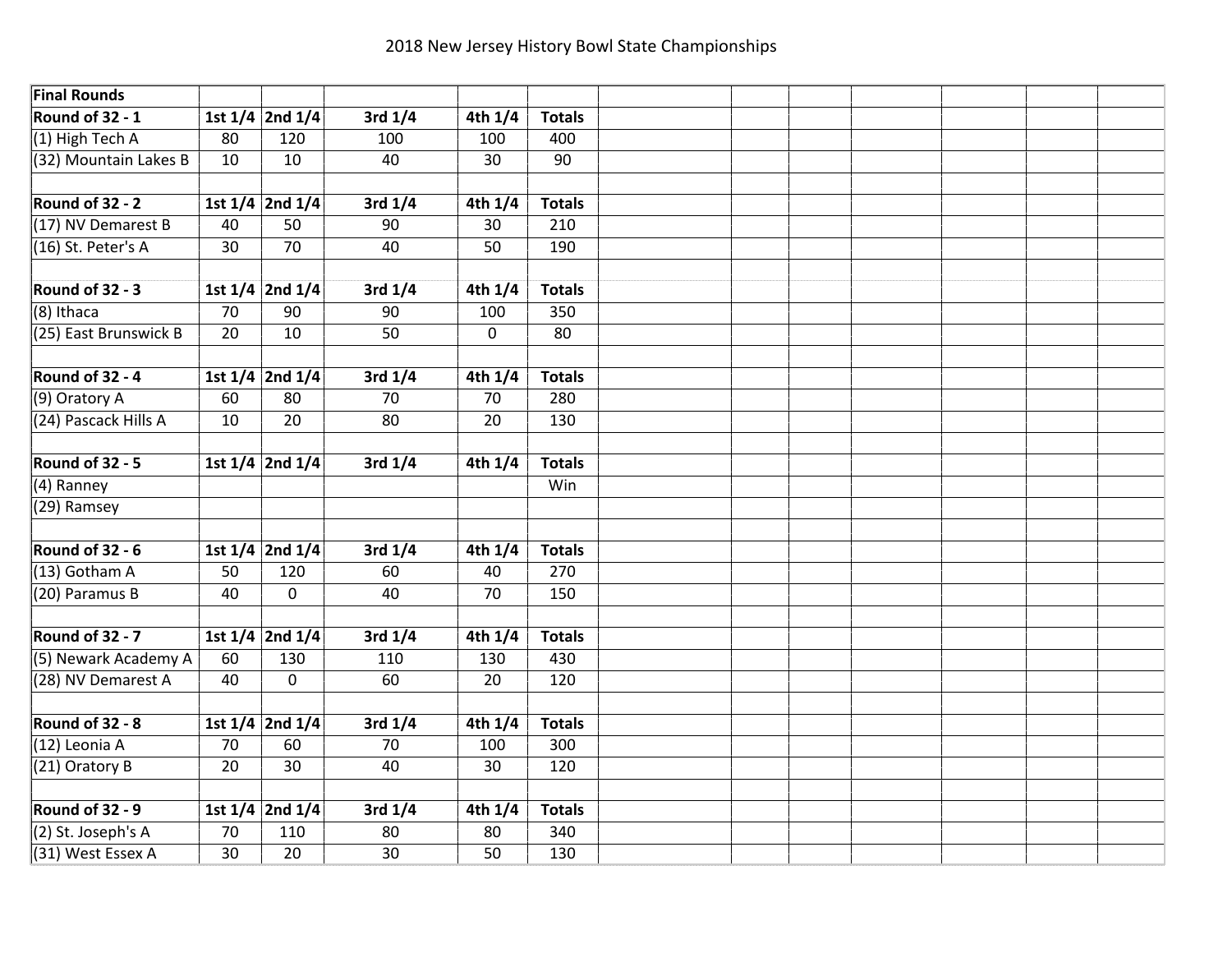| <b>Round of 32 - 10</b> |                 | 1st 1/4 2nd 1/4     | $3rd$ $1/4$     | $4th$ $1/4$    | <b>Totals</b> |  |  |  |  |
|-------------------------|-----------------|---------------------|-----------------|----------------|---------------|--|--|--|--|
| $(15)$ High Tech B      | 70              | 60                  | 80              | 70             | 280           |  |  |  |  |
| (18) Watchung Hills A   | 30              | 50                  | 60              | 80             | 220           |  |  |  |  |
|                         |                 |                     |                 |                |               |  |  |  |  |
| Round of 32 - 11        |                 | 1st $1/4$ 2nd $1/4$ | $3rd$ 1/4       | 4th $1/4$      | <b>Totals</b> |  |  |  |  |
| (7) East Brunswick A    | 70              | 140                 | 70              | 120            | 400           |  |  |  |  |
| $(26)$ St. Joseph's B   | $\overline{20}$ | $\mathbf{0}$        | 40              | $\overline{0}$ | 60            |  |  |  |  |
|                         |                 |                     |                 |                |               |  |  |  |  |
| Round of 32 - 12        |                 | 1st 1/4 2nd 1/4     | 3rd $1/4$       | $4th$ $1/4$    | <b>Totals</b> |  |  |  |  |
| $(10)$ Middlesex A      | 50              | 80                  | 70              | 110            | 310           |  |  |  |  |
| $(23)$ Watchung Hills B | 30              | 20                  | $\overline{30}$ | 20             | 100           |  |  |  |  |
|                         |                 |                     |                 |                |               |  |  |  |  |
| <b>Round of 32 - 13</b> |                 | 1st 1/4 2nd 1/4     | $3rd$ $1/4$     | 4th $1/4$      | <b>Totals</b> |  |  |  |  |
| (3) Ridgewood A         | 70              | 100                 | 70              | 90             | 330           |  |  |  |  |
| (30) St. Peter's B      | 20              | $\mathbf{0}$        | 40              | 10             | 70            |  |  |  |  |
|                         |                 |                     |                 |                |               |  |  |  |  |
| Round of 32 - 14        |                 | 1st 1/4 2nd 1/4     | $3rd$ $1/4$     | 4th $1/4$      | <b>Totals</b> |  |  |  |  |
| $(14)$ Tenafly A        | 60              | 70                  | 110             | 40             | 280           |  |  |  |  |
| (19) N. Highlands       | 30              | 20                  | 50              | 60             | 160           |  |  |  |  |
|                         |                 |                     |                 |                |               |  |  |  |  |
| <b>Round of 32 - 15</b> |                 | 1st $1/4$ 2nd $1/4$ | 3rd $1/4$       | 4th $1/4$      | <b>Totals</b> |  |  |  |  |
| (6) Masters School      | 70              | 90                  | 110             | 130            | 400           |  |  |  |  |
| (27) Paramus A          | 10              | $\mathbf{0}$        | 60              | 20             | 90            |  |  |  |  |
|                         |                 |                     |                 |                |               |  |  |  |  |
| Round of 32 - 16        |                 | 1st $1/4$ 2nd $1/4$ | 3rd $1/4$       | 4th $1/4$      | <b>Totals</b> |  |  |  |  |
| $(11)$ Bergen Acad.     | 70              | 90                  | 130             | 110            | 400           |  |  |  |  |
| (22) Mater Dei A        | 20              | 40                  | 30              | 10             | 100           |  |  |  |  |
|                         |                 |                     |                 |                |               |  |  |  |  |
| <b>Octofinal 1</b>      |                 | 1st $1/4$ 2nd $1/4$ | $3rd$ $1/4$     | 4th $1/4$      | <b>Totals</b> |  |  |  |  |
| $(1)$ High Tech A       | 70              | 110                 | 70              | 150            | 400           |  |  |  |  |
| (17) NV Demarest B      | 20              | 30                  | 60              | 10             | 120           |  |  |  |  |
|                         |                 |                     |                 |                |               |  |  |  |  |
| <b>Octofinal 2</b>      |                 | 1st 1/4 2nd 1/4     | 3rd $1/4$       | 4th $1/4$      | <b>Totals</b> |  |  |  |  |
| (9) Oratory A           | 50              | 80                  | 70              | 70             | 270           |  |  |  |  |
| $(8)$ Ithaca            | 50              | 50                  | 60              | 70             | 230           |  |  |  |  |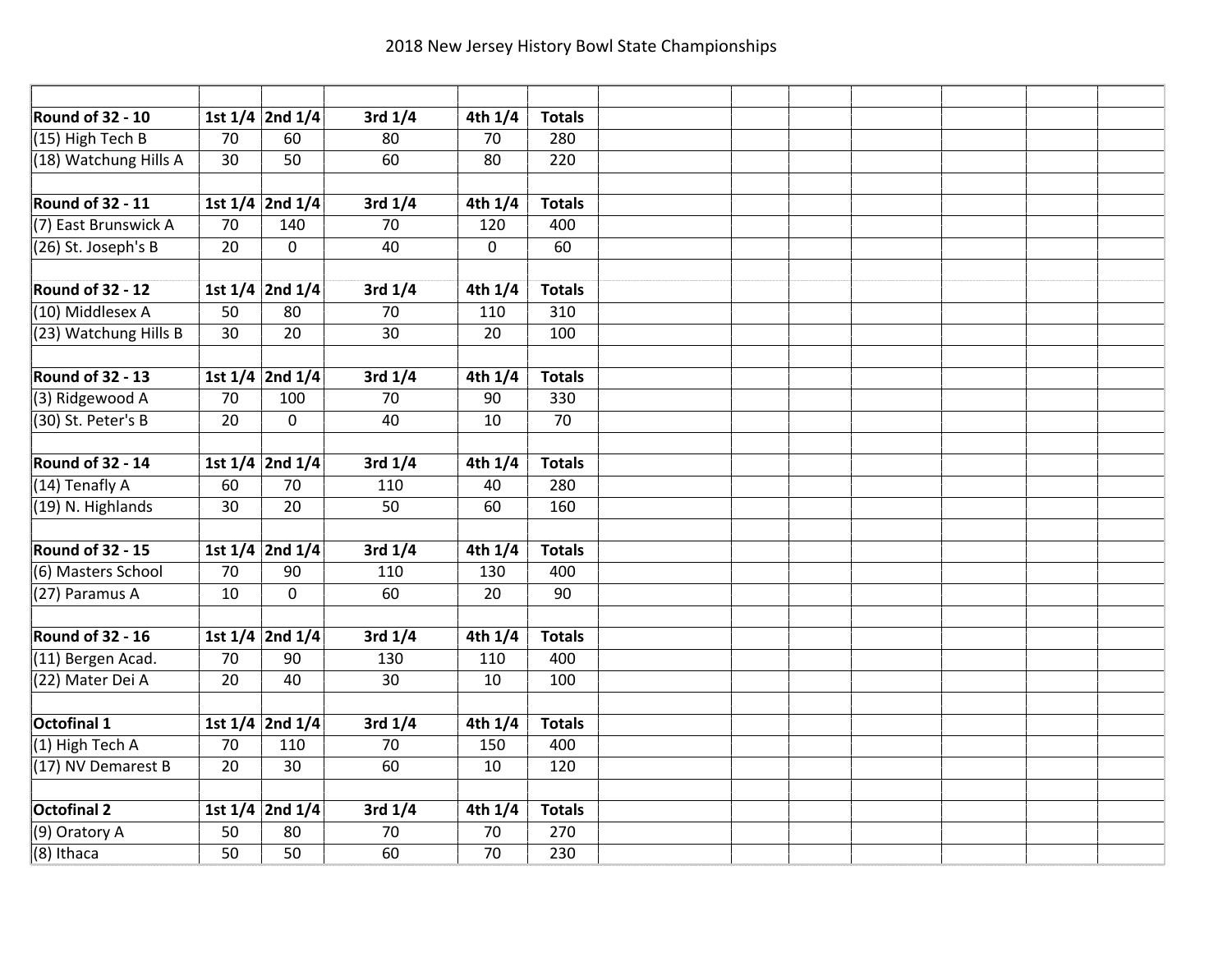| <b>Octofinal 3</b>    |    | 1st 1/4 2nd 1/4     | $3rd$ $1/4$     | $4th$ $1/4$          | <b>Totals</b> |  |  |  |  |
|-----------------------|----|---------------------|-----------------|----------------------|---------------|--|--|--|--|
| (4) Ranney            | 80 | 80                  | 60              | 60                   | 280           |  |  |  |  |
| (13) Gotham A         | 20 | $\overline{30}$     | 70              | 80                   | 220           |  |  |  |  |
|                       |    |                     |                 |                      |               |  |  |  |  |
| <b>Octofinal 4</b>    |    | 1st $1/4$ 2nd $1/4$ | $3rd$ 1/4       | 4th $1/\overline{4}$ | <b>Totals</b> |  |  |  |  |
| (5) Newark Academy A  | 60 | 90                  | 60              | 60                   | 270           |  |  |  |  |
| (12) Leonia A         | 40 | 30                  | 60              | 60                   | 190           |  |  |  |  |
|                       |    |                     |                 |                      |               |  |  |  |  |
| <b>Octofinal 5</b>    |    | 1st 1/4 2nd 1/4     | $3rd$ $1/4$     | $4th$ $1/4$          | <b>Totals</b> |  |  |  |  |
| $(2)$ St. Joseph's A  | 70 | 70                  | 110             | 100                  | 350           |  |  |  |  |
| (15) High Tech B      | 30 | $\overline{60}$     | $\overline{30}$ | 30                   | 180           |  |  |  |  |
|                       |    |                     |                 |                      |               |  |  |  |  |
| Octofinal 6           |    | 1st 1/4 2nd 1/4     | $3rd$ $1/4$     | 4th 1/4              | <b>Totals</b> |  |  |  |  |
| (7) East Brunswick A  | 70 | 70                  | 70              | 40                   | 250           |  |  |  |  |
| (10) Middlesex A      | 30 | 60                  | 80              | 70                   | 240           |  |  |  |  |
|                       |    |                     |                 |                      |               |  |  |  |  |
| <b>Octofinal 7</b>    |    | 1st 1/4 2nd 1/4     | $3rd$ $1/4$     | 4th 1/4              | <b>Totals</b> |  |  |  |  |
| (3) Ridgewood A       | 70 | 140                 | 120             | 130                  | 460           |  |  |  |  |
| (14) Tenafly HS A     | 20 | $\mathbf 0$         | 50              | 50                   | 120           |  |  |  |  |
|                       |    |                     |                 |                      |               |  |  |  |  |
| <b>Octofinal 8</b>    |    | 1st 1/4 2nd 1/4     | $3rd$ $1/4$     | 4th 1/4              | <b>Totals</b> |  |  |  |  |
| (11) Bergen Academies | 50 | $\overline{70}$     | 60              | 100                  | 280           |  |  |  |  |
| (6) Masters School    | 50 | 70                  | 80              | 60                   | 260           |  |  |  |  |
|                       |    |                     |                 |                      |               |  |  |  |  |
| Quarterfinal 1        |    | 1st $1/4$ 2nd $1/4$ | $3rd$ $1/4$     | 4th $1/4$            | <b>Totals</b> |  |  |  |  |
| $(1)$ High Tech A     | 70 | 110                 | 80              | 110                  | 370           |  |  |  |  |
| (9) Oratory A         | 30 | $\overline{20}$     | $\overline{70}$ | 40                   | 160           |  |  |  |  |
|                       |    |                     |                 |                      |               |  |  |  |  |
| <b>Quarterfinal 2</b> |    | 1st 1/4 2nd 1/4     | $3rd$ $1/4$     | 4th $1/4$            | <b>Totals</b> |  |  |  |  |
| (5) Newark Academy A  | 50 | 60                  | 100             | 60                   | 270           |  |  |  |  |
| (4) Ranney            | 50 | 40                  | 50              | 60                   | 210           |  |  |  |  |
|                       |    |                     |                 |                      |               |  |  |  |  |
| Quarterfinal 3        |    | 1st 1/4 2nd 1/4     | $3rd$ $1/4$     | 4th $1/4$            | <b>Totals</b> |  |  |  |  |
| (7) East Brunswick A  | 50 | 60                  | 80              | 100                  | 290           |  |  |  |  |
| (2) St. Joseph's A    | 50 | 60                  | 60              | 70                   | 240           |  |  |  |  |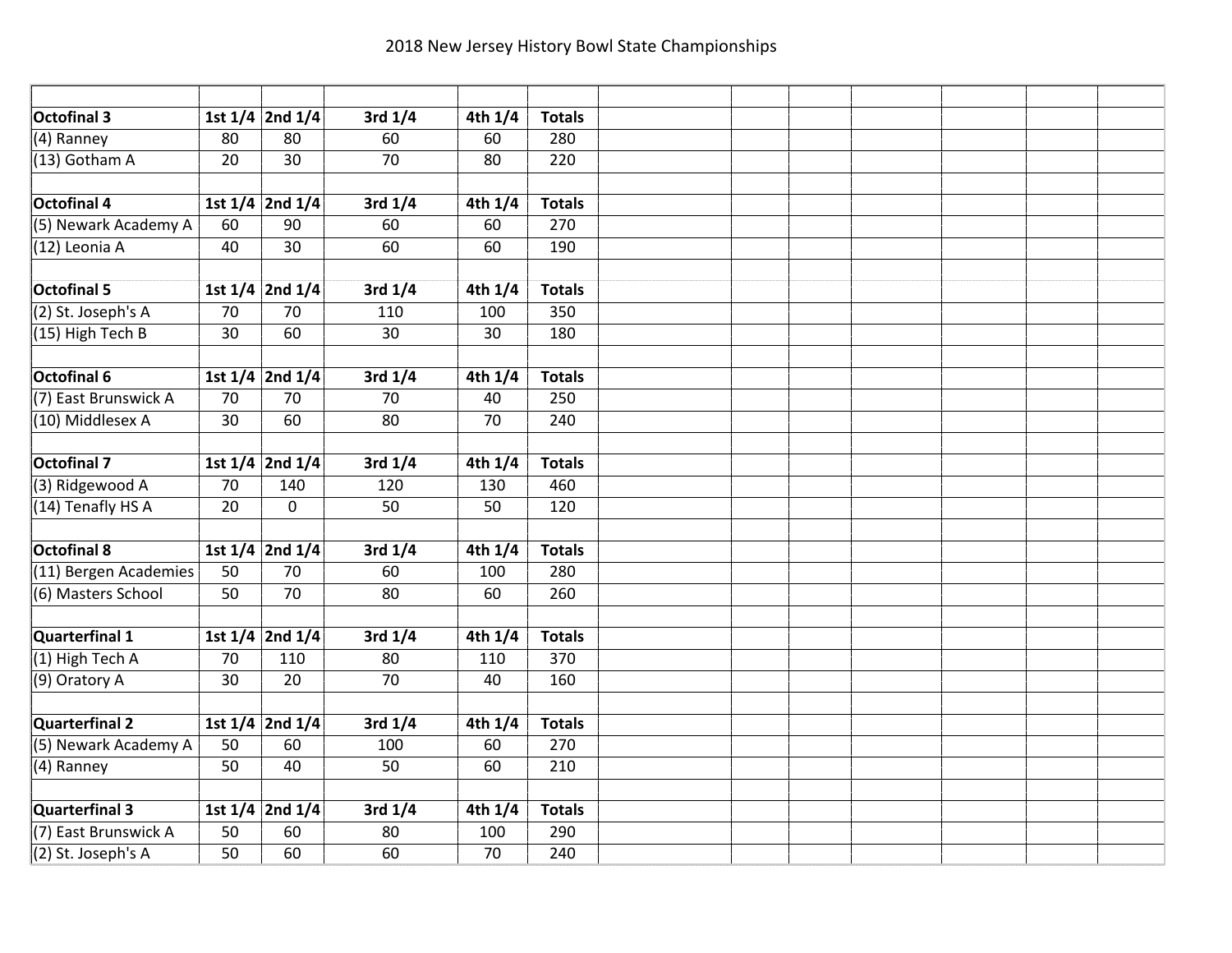| Quarterfinal 4        |             | 1st 1/4 2nd 1/4     | $3rd$ $1/4$     | $4th$ $1/4$ | <b>Totals</b> |  |  |  |  |
|-----------------------|-------------|---------------------|-----------------|-------------|---------------|--|--|--|--|
| (3) Ridgewood A       | 70          | 50                  | 70              | 120         | 310           |  |  |  |  |
| (11) Bergen Acad.     | 30          | $\overline{70}$     | 60              | 30          | 190           |  |  |  |  |
|                       |             |                     |                 |             |               |  |  |  |  |
| Semifinal 1           |             | 1st $1/4$ 2nd $1/4$ | $3rd$ 1/4       | 4th $1/4$   | <b>Totals</b> |  |  |  |  |
| $(1)$ High Tech A     | 40          | 80                  | 80              | 80          | 280           |  |  |  |  |
| (5) Newark Acad. A    | 50          | 20                  | $\overline{70}$ | 60          | 200           |  |  |  |  |
|                       |             |                     |                 |             |               |  |  |  |  |
| Semifinal 2           |             | 1st 1/4 2nd 1/4     | 3rd $1/4$       | $4th$ $1/4$ | <b>Totals</b> |  |  |  |  |
| (3) Ridgewood A       | 20          | 70                  | 80              | 90          | 260           |  |  |  |  |
| (7) East Brunswick A  | 70          | $\overline{60}$     | $\overline{50}$ | 20          | 200           |  |  |  |  |
|                       |             |                     |                 |             |               |  |  |  |  |
| Final                 |             | 1st 1/4 2nd 1/4     | $3rd$ $1/4$     | 4th $1/4$   | <b>Totals</b> |  |  |  |  |
| $(1)$ High Tech A     | 90          | 110                 | 70              | 110         | 380           |  |  |  |  |
| (3) Ridgewood A       | $\mathbf 0$ | 10                  | 60              | 30          | 100           |  |  |  |  |
|                       |             |                     |                 |             |               |  |  |  |  |
| JV Octofinal 1        |             | 1st 1/4 2nd 1/4     | $3rd$ $1/4$     | 4th 1/4     | <b>Totals</b> |  |  |  |  |
| (1) Low Mountains A   | 90          | 80                  | 90              | 70          | 320           |  |  |  |  |
| (16) Team Homeschool  | 10          | 20                  | 40              | 20          | 90            |  |  |  |  |
|                       |             |                     |                 |             |               |  |  |  |  |
| JV Octofinal 2        |             | 1st $1/4$ 2nd $1/4$ | 3rd $1/4$       | 4th 1/4     | <b>Totals</b> |  |  |  |  |
| (8) Leonia B          | 40          | 30                  | 100             | 50          | 220           |  |  |  |  |
| (9) Newark Academy B  | 40          | 30                  | 40              | 20          | 130           |  |  |  |  |
|                       |             |                     |                 |             |               |  |  |  |  |
| JV Octofinal 3        |             | 1st 1/4 2nd 1/4     | 3rd $1/4$       | 4th $1/4$   | <b>Totals</b> |  |  |  |  |
| (4) Ridgewood I       | 40          | 90                  | 90              | 50          | 270           |  |  |  |  |
| (13) Team Anjo        | 40          | 10                  | $\overline{20}$ | 40          | 110           |  |  |  |  |
|                       |             |                     |                 |             |               |  |  |  |  |
| JV Octofinal 4        |             | 1st 1/4 2nd 1/4     | $3rd$ $1/4$     | 4th $1/4$   | <b>Totals</b> |  |  |  |  |
| (12) Middlesex B      | 80          | 40                  | 50              | 60          | 230           |  |  |  |  |
| (5) Tenafly HS C      | 20          | 80                  | 50              | 40          | 190           |  |  |  |  |
|                       |             |                     |                 |             |               |  |  |  |  |
| JV Octofinal 5        |             | 1st 1/4 2nd 1/4     | 3rd $1/4$       | 4th $1/4$   | <b>Totals</b> |  |  |  |  |
| $(2)$ High Tech C     | 60          | 100                 | 90              | 70          | 320           |  |  |  |  |
| (15) Mountain Lakes C | 10          | 20                  | 20              | 40          | 90            |  |  |  |  |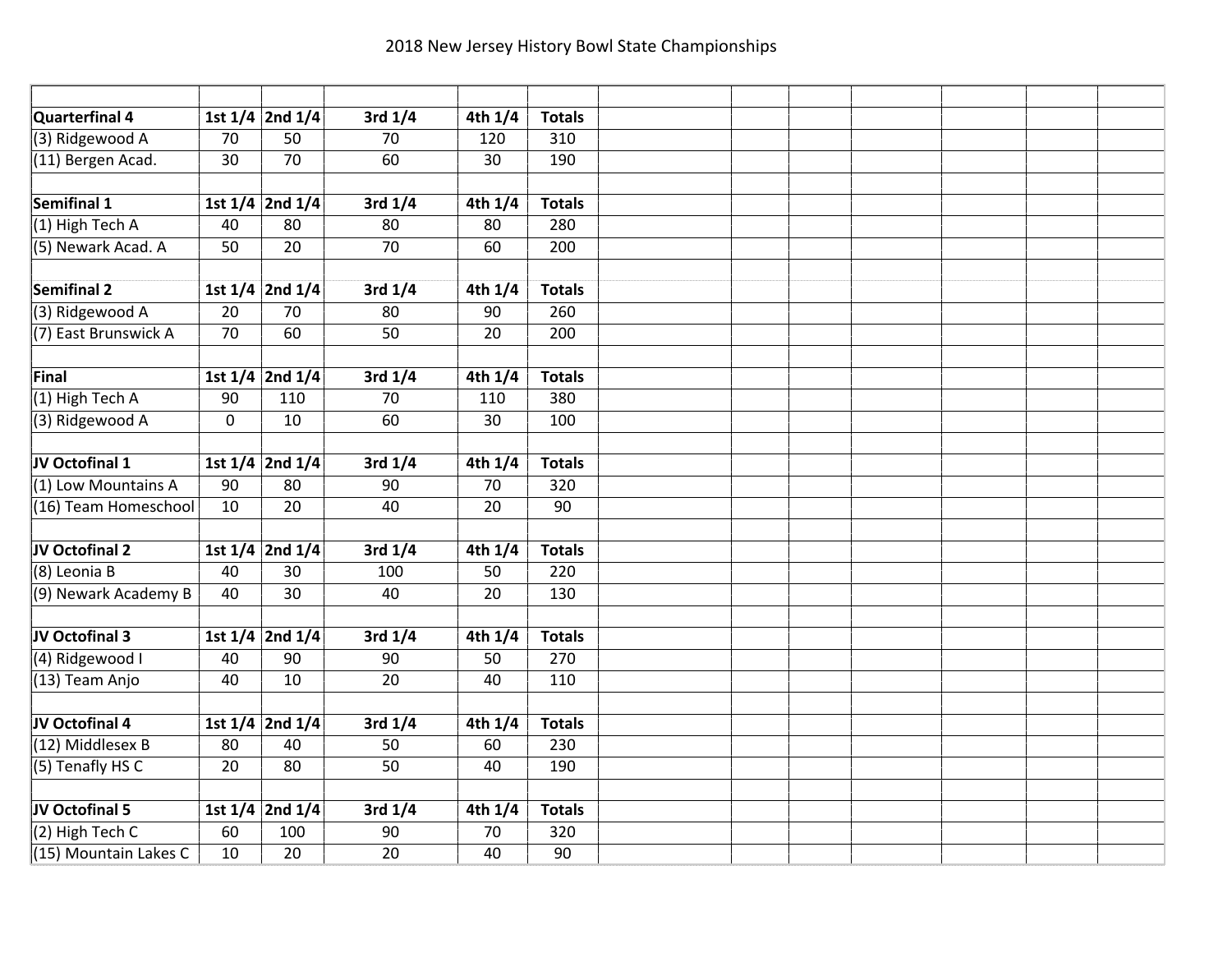| JV Octofinal 6        |                 | 1st 1/4 2nd 1/4     | $3rd$ $1/4$     | $4th$ $1/4$          | <b>Totals</b> |  |  |  |  |
|-----------------------|-----------------|---------------------|-----------------|----------------------|---------------|--|--|--|--|
| (7) East Brunswick C  | 20              | 70                  | 40              | 80                   | 210           |  |  |  |  |
| (10) Gotham B         | 50              | $\overline{20}$     | 60              | 10                   | 140           |  |  |  |  |
|                       |                 |                     |                 |                      |               |  |  |  |  |
| JV Octofinal 7        |                 | 1st $1/4$ 2nd $1/4$ | 3rd $1/4$       | 4th $1/\overline{4}$ | <b>Totals</b> |  |  |  |  |
| (3) Bethlehem MS      | 80              | 80                  | 80              | 100                  | 340           |  |  |  |  |
| $(14)$ Tenafly MS B   | 10              | 20                  | 40              | 10                   | 80            |  |  |  |  |
|                       |                 |                     |                 |                      |               |  |  |  |  |
| JV Octofinal 8        |                 | 1st 1/4 2nd 1/4     | 3rd $1/4$       | 4th $1/4$            | <b>Totals</b> |  |  |  |  |
| $(11)$ Tenafly MS A   | 70              | 60                  | 40              | 90                   | 260           |  |  |  |  |
| (6) Low Mountains B   | 10              | $\overline{30}$     | $\overline{50}$ | 10                   | 100           |  |  |  |  |
|                       |                 |                     |                 |                      |               |  |  |  |  |
| JV Quarterfinal 1     |                 | 1st 1/4 2nd 1/4     | $3rd$ $1/4$     | 4th $1/4$            | <b>Totals</b> |  |  |  |  |
| $(1)$ Low Mountains A | 90              | 90                  | 70              | 120                  | 370           |  |  |  |  |
| (8) Leonia B          | 10              | 30                  | 30              | 20                   | 90            |  |  |  |  |
|                       |                 |                     |                 |                      |               |  |  |  |  |
| JV Quarterfinal 2     |                 | 1st 1/4 2nd 1/4     | $3rd$ $1/4$     | 4th 1/4              | <b>Totals</b> |  |  |  |  |
| (12) Middlesex B      | 60              | 90                  | 30              | 70                   | 250           |  |  |  |  |
| (4) Ridgewood I       | 40              | 30                  | 20              | 30                   | 120           |  |  |  |  |
|                       |                 |                     |                 |                      |               |  |  |  |  |
| JV Quarterfinal 3     |                 | 1st $1/4$ 2nd $1/4$ | 3rd $1/4$       | 4th $1/4$            | <b>Totals</b> |  |  |  |  |
| $(2)$ High Tech C     | 30              | 70                  | $\overline{90}$ | 40                   | 230           |  |  |  |  |
| (7) East Brunswick C  | 60              | 30                  | 30              | 80                   | 200           |  |  |  |  |
|                       |                 |                     |                 |                      |               |  |  |  |  |
| JV Quarterfinal 4     |                 | 1st 1/4 2nd 1/4     | 3rd $1/4$       | 4th $1/4$            | <b>Totals</b> |  |  |  |  |
| (3) Bethlehem MS      | 50              | 70                  | 40              | 70                   | 230           |  |  |  |  |
| (6) Tenafly MS A      | 50              | 60                  | 60              | 30                   | 200           |  |  |  |  |
|                       |                 |                     |                 |                      |               |  |  |  |  |
| JV Semifinal 1        |                 | 1st $1/4$ 2nd $1/4$ | $3rd$ $1/4$     | 4th $1/4$            | <b>Totals</b> |  |  |  |  |
| (1) Low Mountains A   | 80              | 120                 | 80              | 90                   | 370           |  |  |  |  |
| (12) Middlesex B      | 20              | 10                  | 50              | 30                   | 110           |  |  |  |  |
|                       |                 |                     |                 |                      |               |  |  |  |  |
| JV Semifinal 2        |                 | 1st 1/4 2nd 1/4     | 3rd $1/4$       | 4th $1/4$            | <b>Totals</b> |  |  |  |  |
| $(2)$ High Tech C     | 60              | 50                  | 70              | 90                   | 270           |  |  |  |  |
| (3) Bethlehem MS      | $\overline{30}$ | 40                  | 40              | 60                   | 170           |  |  |  |  |